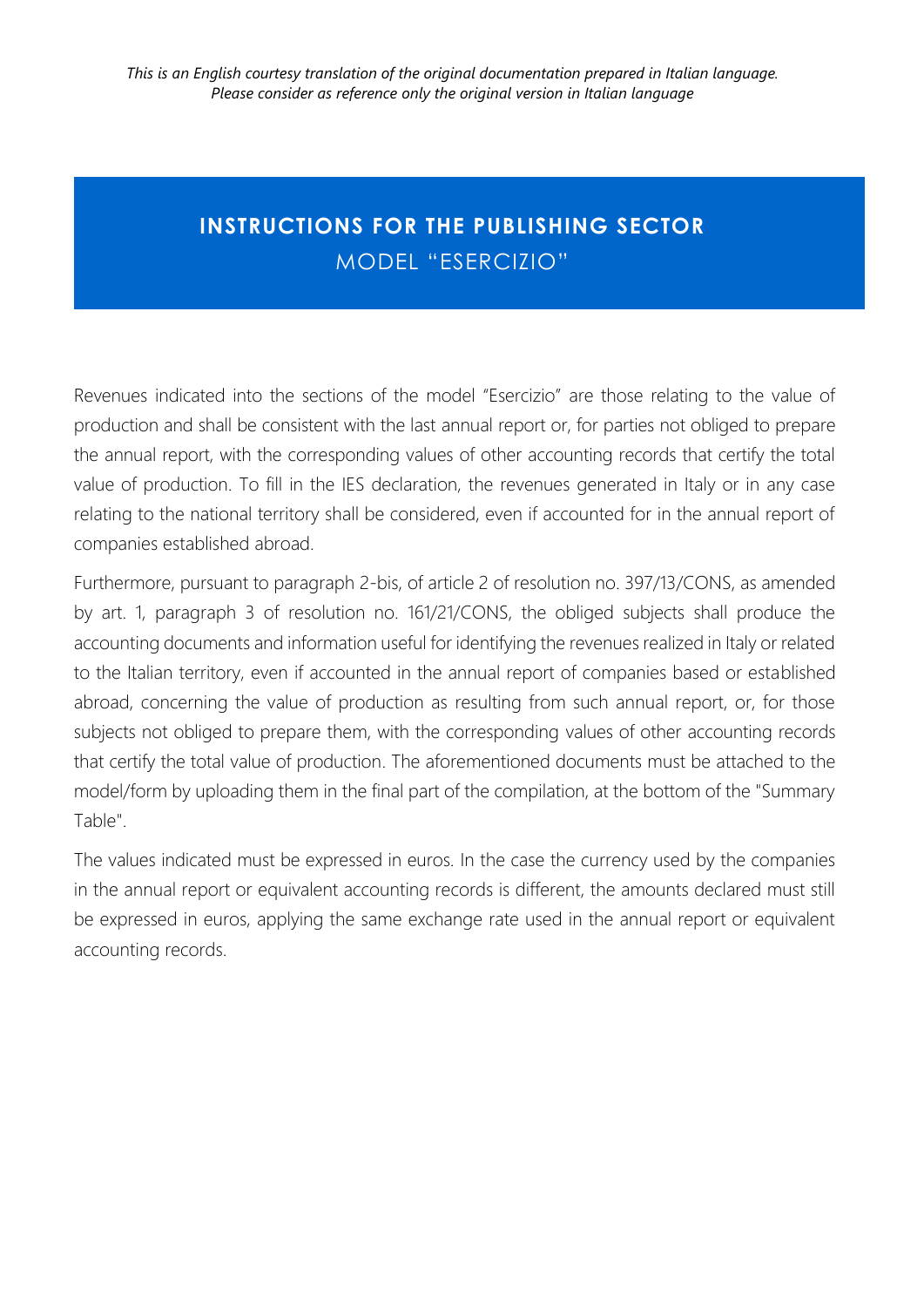# **Newspapers (including free press and digital copies) - national and local [QE]**

| Item                    | <b>Instructions</b>                                                                                                                                                                                                                                                                                                                                                                                                                                                                                                                                                                                                                                                                                                                                                                                                                                                                                                                                                                                                                                                                                                                                                             |
|-------------------------|---------------------------------------------------------------------------------------------------------------------------------------------------------------------------------------------------------------------------------------------------------------------------------------------------------------------------------------------------------------------------------------------------------------------------------------------------------------------------------------------------------------------------------------------------------------------------------------------------------------------------------------------------------------------------------------------------------------------------------------------------------------------------------------------------------------------------------------------------------------------------------------------------------------------------------------------------------------------------------------------------------------------------------------------------------------------------------------------------------------------------------------------------------------------------------|
| 1                       | Total revenues QE section (Values consistent with those shown in the annual report or, for parties not<br>required to prepare the annual report, in the corresponding item in other accounting records).<br>Automatic sum of the items 2+9+14+17+18+19.                                                                                                                                                                                                                                                                                                                                                                                                                                                                                                                                                                                                                                                                                                                                                                                                                                                                                                                         |
| $\overline{\mathbf{2}}$ | Revenues from the sale of print and digital copies (net of add-ons related to the item 14)<br>Automatic sum of the items 3+6.                                                                                                                                                                                                                                                                                                                                                                                                                                                                                                                                                                                                                                                                                                                                                                                                                                                                                                                                                                                                                                                   |
| $\mathbf{3}$            | Revenues from the sale of print copies (net of add-ons)<br>Revenues from the daily newspapers's sale of print copies, national and local, by subscription, at<br>newsstands and through other distribution channels (e.g. large-scale retail trade, bars, etc.), both in<br>Italy and abroad, if they contribute to revenue in Italy.<br>Automatic sum of the items 4+5.<br>In case of newspapers published in both print and digital editions, and in case of a joint or combined<br>offer of digital and print publishing products, put here only the share relating to the print product;<br>where this is not possible, the criterion to be followed in attributing revenues is prevalence, i.e.<br>revenues are to be attributed to the item relating to the main activity.<br>Revenues from the sale of digital editions, under item 6 below, or online titles under item 153 of the<br>section "Internet: Online titles, Online audiovisual content (including SMA), Online advertising, Search<br>engines and Online intermediation services [IT]" are excluded.<br>The amount indicated is net of revenues deriving from the sale of "add-ons" related to the item 14. |
| 4                       | - revenues from copies sold by subscription<br>Revenues from subscription sales of print copies of national and local daily newspapers, both in Italy<br>and abroad, if they contribute to revenue in Italy.<br>This item includes revenues from the online sale of print subscriptions sent by postal mail.<br>The amount indicated is net of revenues deriving from the sale of "add-ons" related to the item 14.                                                                                                                                                                                                                                                                                                                                                                                                                                                                                                                                                                                                                                                                                                                                                             |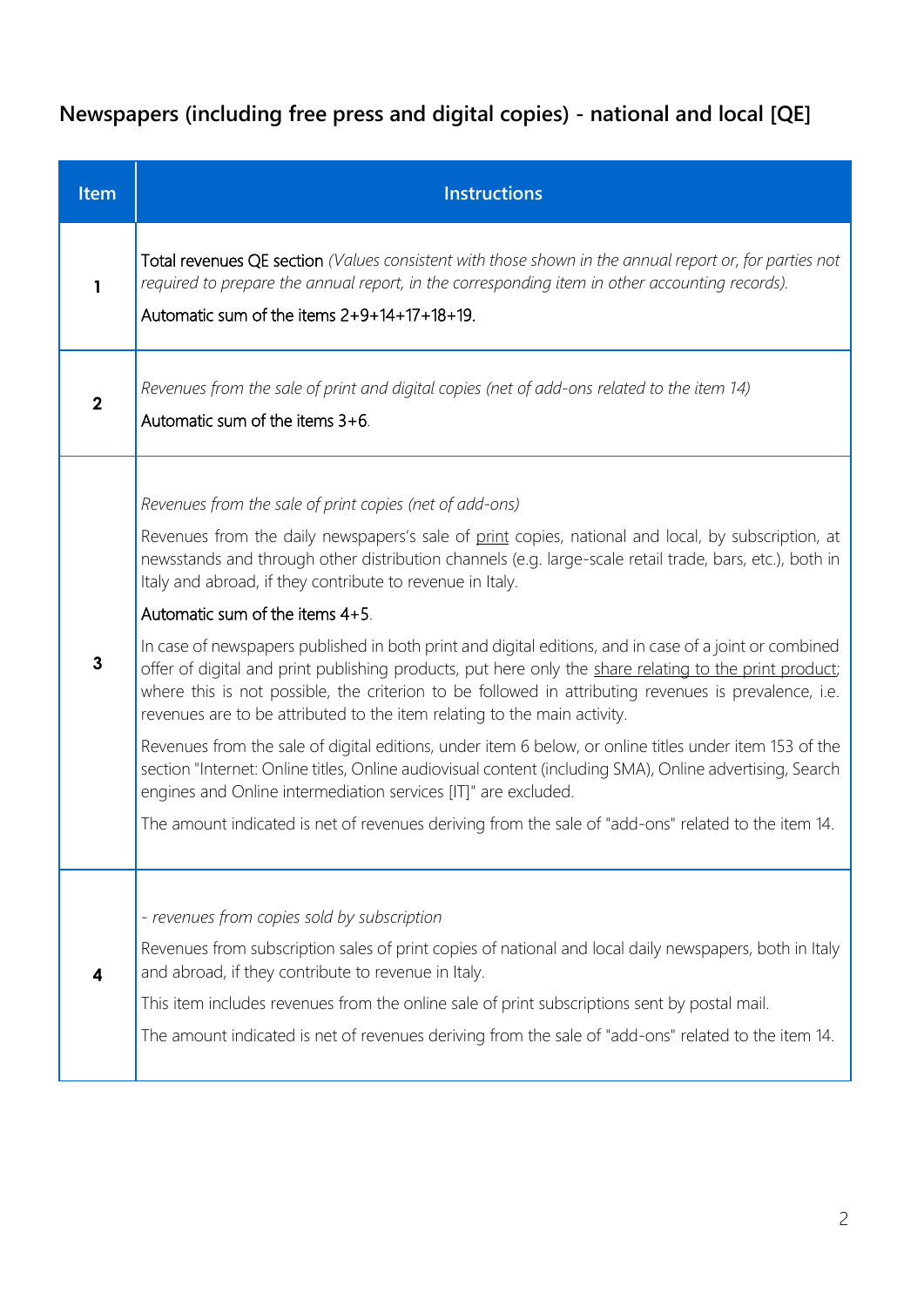| 5                       | - revenues from copies sold at newsstands and other distribution channels<br>Revenues from the sale of print copies of national and local daily newspapers at newsstands and<br>through other distribution channels (e.g. large-scale retail trade, bars, etc.), both in Italy and abroad,<br>if they contribute to revenue in Italy.<br>The amount indicated is net of revenues deriving from the sale of "add-ons" related to the item 14.                                                                                                                                                                                                                                                                                                                                                                                                  |
|-------------------------|-----------------------------------------------------------------------------------------------------------------------------------------------------------------------------------------------------------------------------------------------------------------------------------------------------------------------------------------------------------------------------------------------------------------------------------------------------------------------------------------------------------------------------------------------------------------------------------------------------------------------------------------------------------------------------------------------------------------------------------------------------------------------------------------------------------------------------------------------|
|                         | Revenues from the sale of digital editions of the print publication (net of add-ons)<br>Revenues from the sale, both direct and through distribution platforms, of digital editions (replicas<br>of the print edition), single or by subscription, of daily newspapers in Italy and abroad, if they<br>contribute to the revenue in Italy.                                                                                                                                                                                                                                                                                                                                                                                                                                                                                                    |
| $\boldsymbol{6}$        | Automatic sum of the items 7+8.<br>In case of newspapers published in both print and digital editions, and in the case of a joint or<br>combined offer of digital and print publishing products, refer in these items only to the share relating<br>to the digital edition; where this is not possible, the criterion to be followed in attributing revenues is<br>prevalence, ie the revenues are to be attributed to the item relating to the main activity.                                                                                                                                                                                                                                                                                                                                                                                |
| $\overline{\mathbf{z}}$ | - revenues from the sale of copies sold individually<br>Revenues from the sale of a single digital edition of daily newspapers sold either directly by the<br>publisher or through distribution platforms, in Italy and abroad if they contribute to revenue in Italy.                                                                                                                                                                                                                                                                                                                                                                                                                                                                                                                                                                        |
| 8                       | - revenues from copies sold by subscription<br>Revenues from subscription sales of digital editions of daily newspapers, either directly by the<br>publisher or through distribution platforms, in Italy and abroad, if they contribute to revenue in Italy.<br>Subscription sales are defined as a commercial offer that provides for the possibility of purchasing a<br>number of digital editions of a single newspaper of the purchaser's choice over a given period of<br>time. Subscription sales can be on a "time" basis (the purchaser buys the digital editions published<br>in a given period - e.g. weekly, monthly, yearly) or on a "scalar" basis (the purchaser buys a number<br>of credits corresponding to a number of editions that can be used up to the occurrence of the<br>purchased credit, i.e. specific quantities). |
| 9                       | Revenues from advertising (net of discounts and agency fees) (excluding online advertising)<br>Automatic sum of the items 10 $+11$ . Value equal to sum of the items 12+13                                                                                                                                                                                                                                                                                                                                                                                                                                                                                                                                                                                                                                                                    |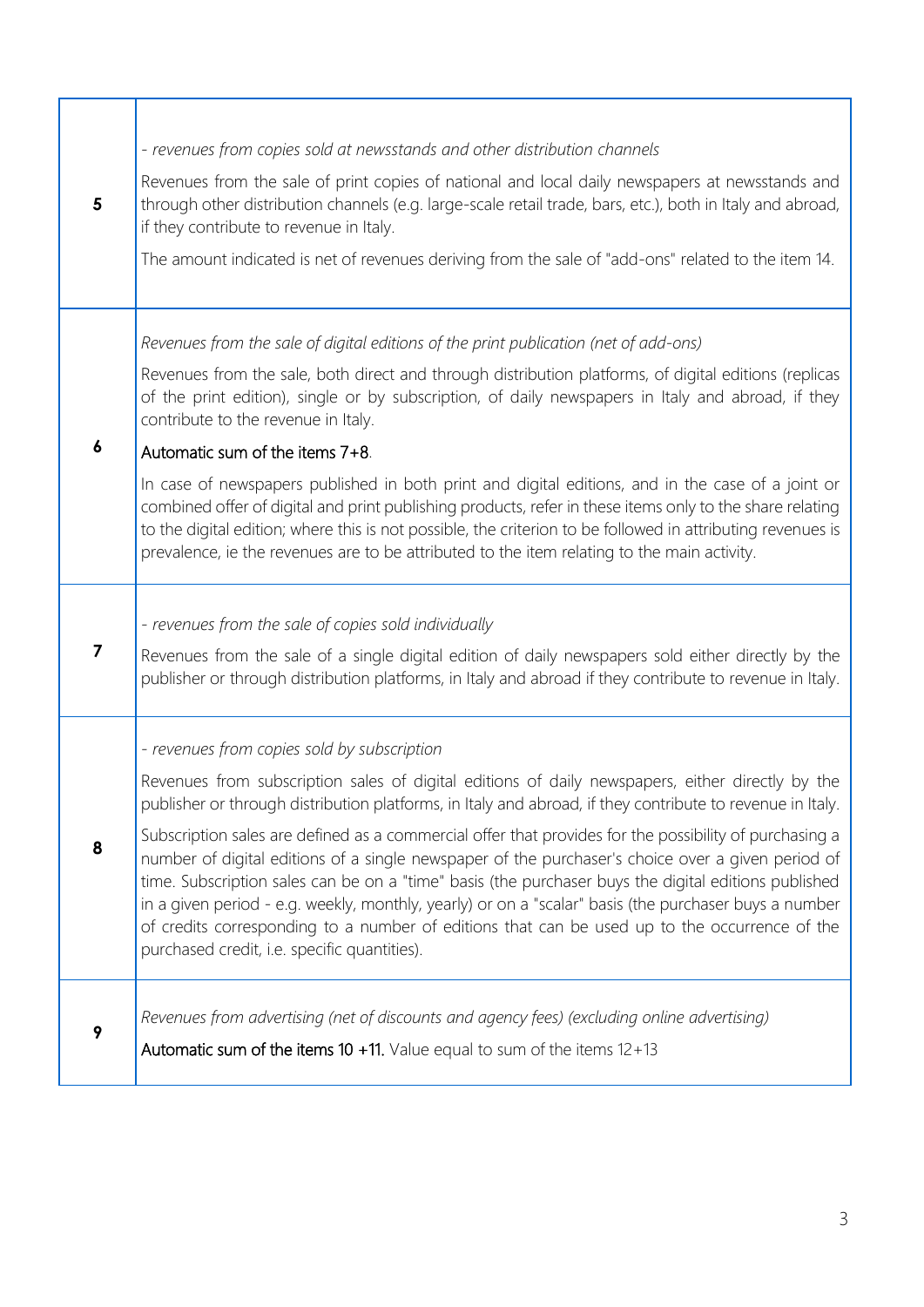| 10 | - revenues from advertising sales through sales houses                                                                                                                                                                                                                            |
|----|-----------------------------------------------------------------------------------------------------------------------------------------------------------------------------------------------------------------------------------------------------------------------------------|
|    | Revenues from the sale - through sales houses - of advertising spaces in the daily newspaper(s)<br>published in both print and digital editions.                                                                                                                                  |
|    | Revenues from the sale of advertising spaces to public entities (institutional advertising) are included.                                                                                                                                                                         |
|    | Revenues from the sale of online advertising spaces, as related to the item 163 (and following) of the<br>section "Internet: Newspapers, online audiovisual content (including SMA), online advertising, search<br>engines and online intermediary services [IT]" are excluded.   |
|    | The amounts are net of discounts and agency fees.                                                                                                                                                                                                                                 |
|    | - revenues from direct sales of advertising                                                                                                                                                                                                                                       |
|    | Revenues from the sale of advertising spaces in the daily newspaper(s) published both in print and<br>digital editions directly by the company.                                                                                                                                   |
| 11 | Revenues from the sale of advertising spaces to public entities (institutional advertising) are included.                                                                                                                                                                         |
|    | Revenues from the sale of online advertising spaces, as related to the item 163 (and following) of the<br>section "Internet: Newspapers, online audiovisual content (including SMA), online advertising, search<br>engines and online intermediary services [IT]" are excluded.   |
|    | Revenues from national advertising                                                                                                                                                                                                                                                |
|    | Revenues deriving from the sale - through sales houses and directly - of national advertising in the<br>daily newspaper(s) published in both print and digital editions.                                                                                                          |
| 12 | Revenues deriving from the sale of advertising spaces to public entities (institutional advertising) are<br>included.                                                                                                                                                             |
|    | Revenues from the sale of online advertising spaces, as related to the item 163 (and following) of the<br>section "Internet: Newspapers, online audiovisual content (including SMA), online advertising, search<br>engines and online intermediation services [IT]" are excluded. |
|    | The amounts are net of discounts and agency fees.                                                                                                                                                                                                                                 |
|    |                                                                                                                                                                                                                                                                                   |
|    | Revenues from local advertising                                                                                                                                                                                                                                                   |
|    | Revenues from the sale - through sales houses and directly - of local advertising in the daily<br>newspaper(s) published in both print and digital editions.                                                                                                                      |
| 13 | Revenues from the sale of advertising spaces to public entities (institutional advertising) are included.                                                                                                                                                                         |
|    | Revenues from the sale of online advertising spaces, as related to the item 163 (and following) of the<br>section "Internet: Newspapers, online audiovisual content (including SMA), online advertising, search<br>engines and online intermediation services [IT]" are excluded. |
|    | The amounts are net of discounts and agency fees.                                                                                                                                                                                                                                 |
|    |                                                                                                                                                                                                                                                                                   |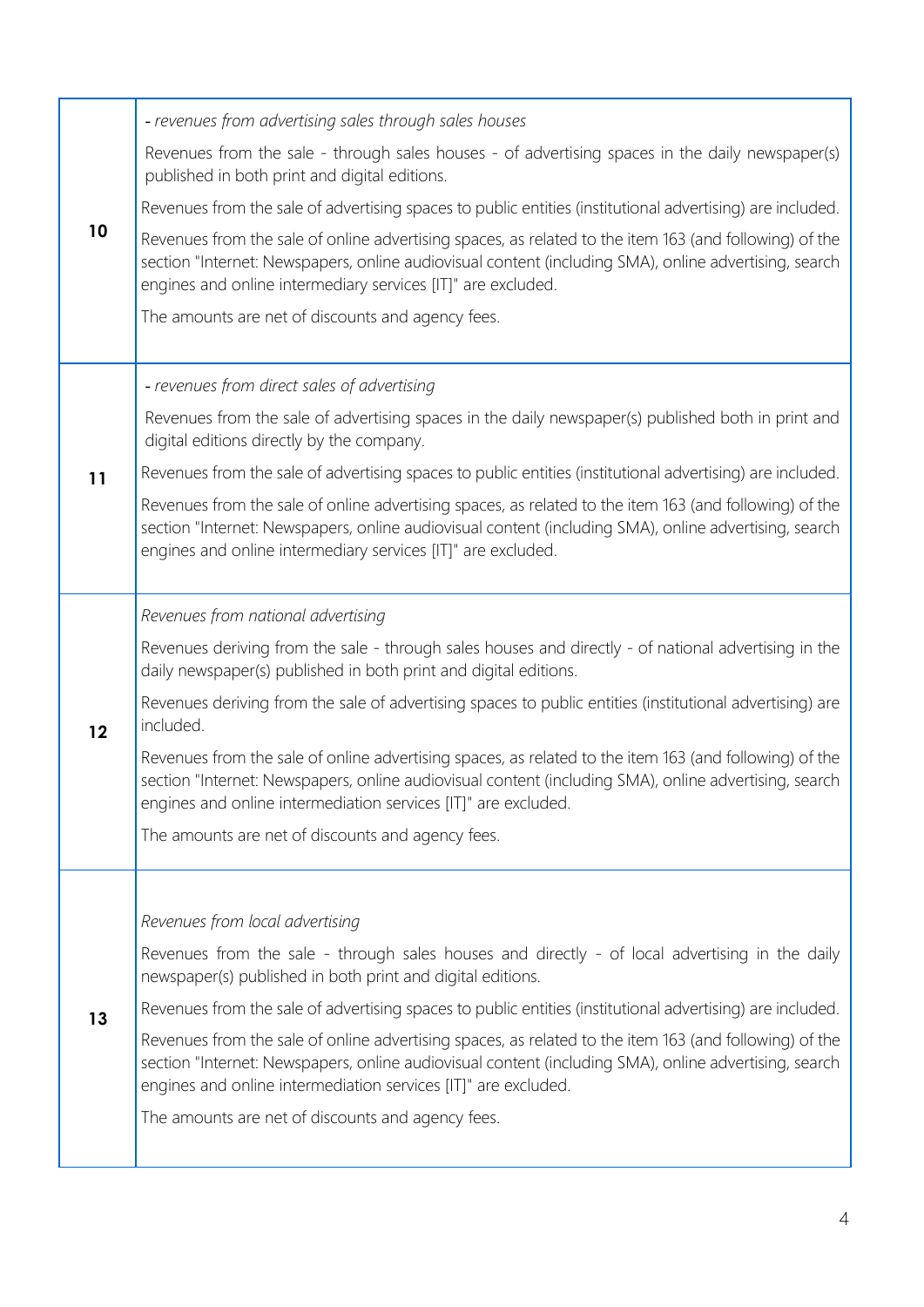| 14 | Revenues from the sale of add-ons<br>Automatic sum of the items 15+16                                                                                                                                                                                                                                                                                                                   |
|----|-----------------------------------------------------------------------------------------------------------------------------------------------------------------------------------------------------------------------------------------------------------------------------------------------------------------------------------------------------------------------------------------|
| 15 | - revenues from book and phonographic add-ons<br>Revenues from the sale of editorial products marketed, as an attachment to the copy of the daily<br>newspaper(s), of a book nature (both stand-alone titles and series) and/or of a phonographic nature<br>(audio compact discs, etc.).                                                                                                |
| 16 | - revenues from other types (Video, etc.)<br>Revenues from the sale of products marketed as an attachment to the copy of the daily<br>newspaper(s), of a video nature (DVD/Blu Ray, etc.) and/or of a nature other than that indicated in<br>the item 15.                                                                                                                               |
| 17 | Revenues from public funds (public contributions)<br>Amounts paid by the State or other public bodies for the exercise of publishing activities and<br>accounted for within the revenues relating to the activity itself.                                                                                                                                                               |
| 18 | Revenues from agreements with public entities<br>Revenues from agreements or contracts signed with public entities for the supply of publishing<br>products and/or services.                                                                                                                                                                                                            |
| 19 | Other revenues from Newspapers publishing activities (specify in the "Notes" box)<br>Revenues from other activities involving the sale of goods and/or the provision of services in the<br>sector of national and local daily newspapers not included under the previous items.                                                                                                         |
| 20 | Total costs from Newspapers publishing activities<br>Values consistent with those shown in the annual report or, for parties not required to prepare the<br>annual report, in the corresponding item in other accounting records.<br>If the company operates in more than one business segment, the specific portion for common/joint<br>cost components shall be entered in this item. |
|    | Sales Houses which realize the advertising revenue<br>Indicate the name, the Italian or foreign tax code/VAT number, the contact person (references of the<br>person qualified to entertain relations including telephone number and e-mail) of the sales houses<br>which manage and sale advertising.                                                                                  |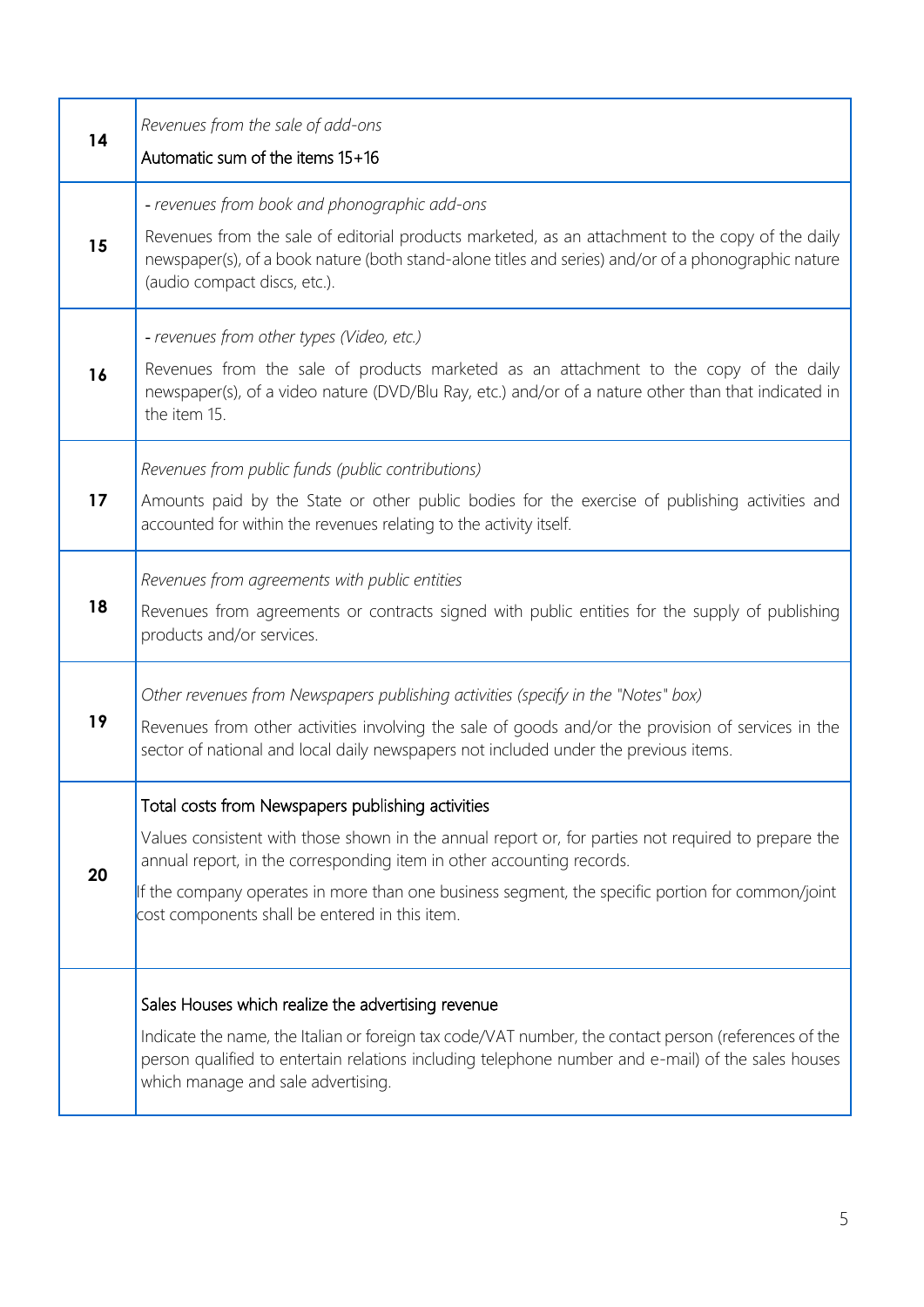#### Information on Newspapers Publishing

For each newspaper published that contributes to the achievement of revenues, indicate in the appropriate table:

- name of the newspaper;

- the Province corresponding to the district of the Court where the publication is registered or the place of publication if it turned to the simplification provided for by art. 16 of law no. 62 of 7 March 2001;

- the Court registration number or the ROC registration number pursuant to art. 16 of Law no. 62 of 7 March 2001

- whether the publication is published in a print-only edition or is published in both a print and a digital edition

- geographical distribution (national, multi-regional, regional or local (provincial/municipal));

- business model (whether free or paid);

- numbers of issues published per year, the annual print copies circulated (including free gifts), the annual print copies sold, the annual digital copies circulated (including free gifts) and the annual digital copies sold.

"Print copies circulation per year (including not paid copies)" means the annual print copies distributed, as the number of copies of the printed publishing product distributed in total during the year in Italy and abroad, if they contribute to revenue in Italy, including copies distributed free of charge (free coupons, free subscriptions, free gifts).

"Print copies sold per year" means the number of copies of the printed publishing product sold (not free of charge) in total during the year, in Italy and abroad, if they contribute to revenue in Italy.

"Digital copies circulation per year" means the number of digital editions\* of the printed publishing product distributed in total during the year in Italy and abroad, if they contribute to revenue in Italy, including copies distributed free of charge (free promotions, free gifts).

"Digital copies sold per year" means the number of digital editions\* of the printed publishing product sold in total during the year, in Italy and abroad, if they contribute to revenue in Italy. Indicate only the copies sold against a specific payment, not counting in this field the copies distributed free of charge (even those offered for promotional purposes or in free combination with the print copy sold). In case of a print-digital bundling, allocate the copies according to the principle of prevalence, only to the print or only to the digital.

\* The digital edition must be considered as sold (with a value at least equal to or greater than 30% of the hard copy) only once even if:

- used several times by the same user

- used even after its release date

- Reproduced several times or redistributed by the same user

- enjoyed on more than one digital device.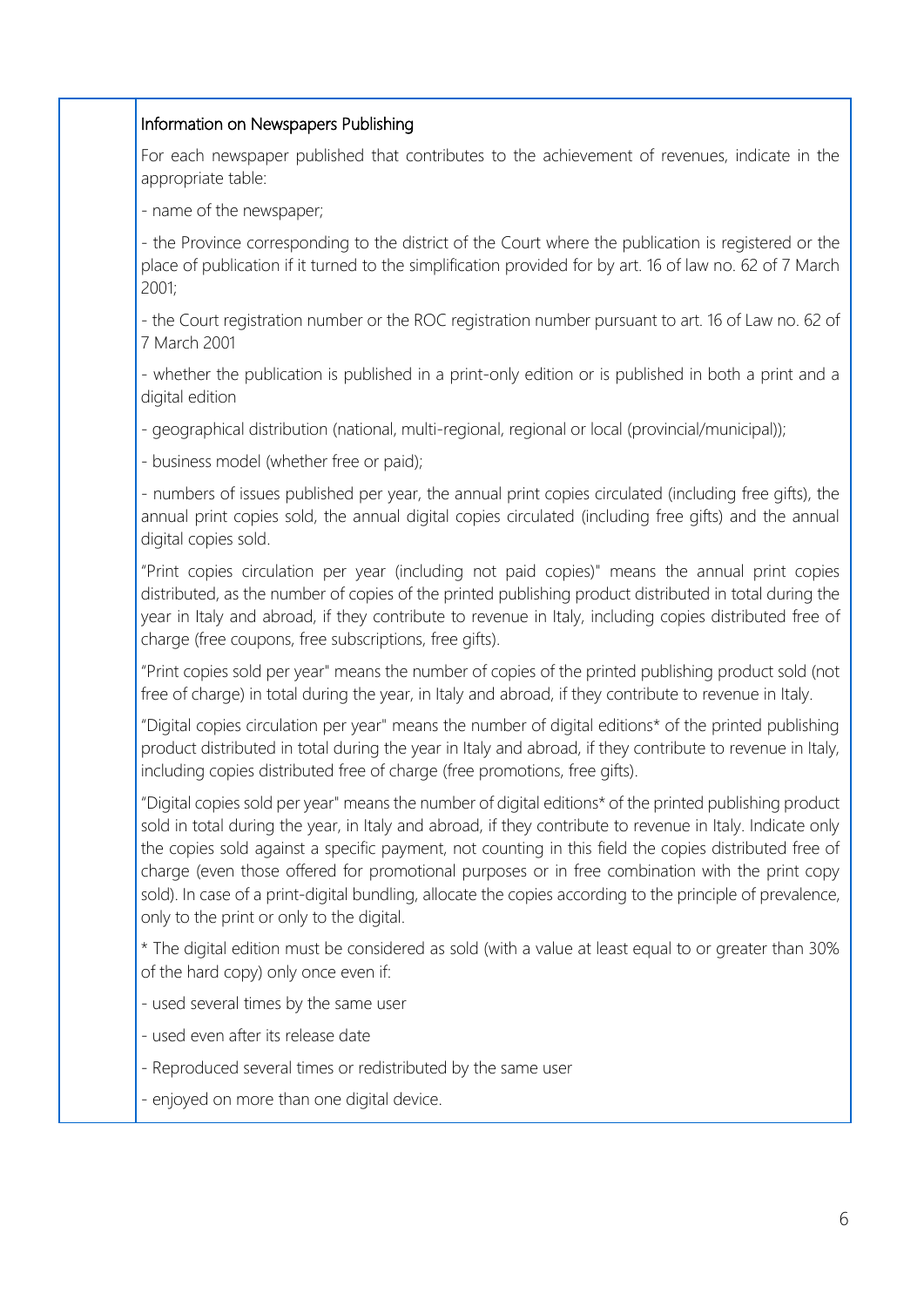# **Magazines (including free press and digital editions) - national and local [DE]**

| <b>Item</b> | <b>Instructions</b>                                                                                                                                                                                                                                                                                                                                                                                                                                                                                                                                                                                                                                                                               |
|-------------|---------------------------------------------------------------------------------------------------------------------------------------------------------------------------------------------------------------------------------------------------------------------------------------------------------------------------------------------------------------------------------------------------------------------------------------------------------------------------------------------------------------------------------------------------------------------------------------------------------------------------------------------------------------------------------------------------|
| 21          | Total revenues DE section (Values consistent with those shown in the annual report or, for parties not<br>required to prepare the annual report, in the corresponding item in other accounting records).<br>Automatic sum of the items $22+29+34+37+38+39$ .                                                                                                                                                                                                                                                                                                                                                                                                                                      |
| 22          | Revenues from the sale of print and digital copies (net of add-ons related to the item 34)<br>Automatic sum of the items 22A+22B+ 22C. Value equal to the sum of the items 23+26.                                                                                                                                                                                                                                                                                                                                                                                                                                                                                                                 |
| 22A         | - revenues from weekly magazines<br>Revenues deriving from the sale of print and digital copies of weekly magazines, national and local,<br>by subscription, at newsstands and through other distribution channels (e.g. large-scale retail trade,<br>bars, etc.), both in Italy and abroad, if they contribute to revenue in Italy.<br>Revenues from the sale of online titles under item 153 of the section "Internet: Online titles, Online<br>audiovisual content (including SMA), Online advertising, Search engines and Online intermediation<br>services [IT]" are excluded.<br>The amount indicated is net of the revenues deriving from the sale of "add-ons" related to the item<br>34. |
| 22B         | - revenues from monthly magazines<br>Revenues from the sale of print and digital copies of monthly publications, national and local, by<br>subscription, at newsstands and through other distribution channels (e.g. large-scale retail trade,<br>bars, etc.), both in Italy and abroad, if they contribute to revenue in Italy.<br>Revenues from the sale of online titles under item 153 of the section "Internet: Online titles, online<br>audiovisual content (including SMA), online advertising, search engines and online intermediation<br>services [IT]" are excluded.<br>The amount indicated is net of revenues deriving from the sale of "add-ons" related to the item 34.            |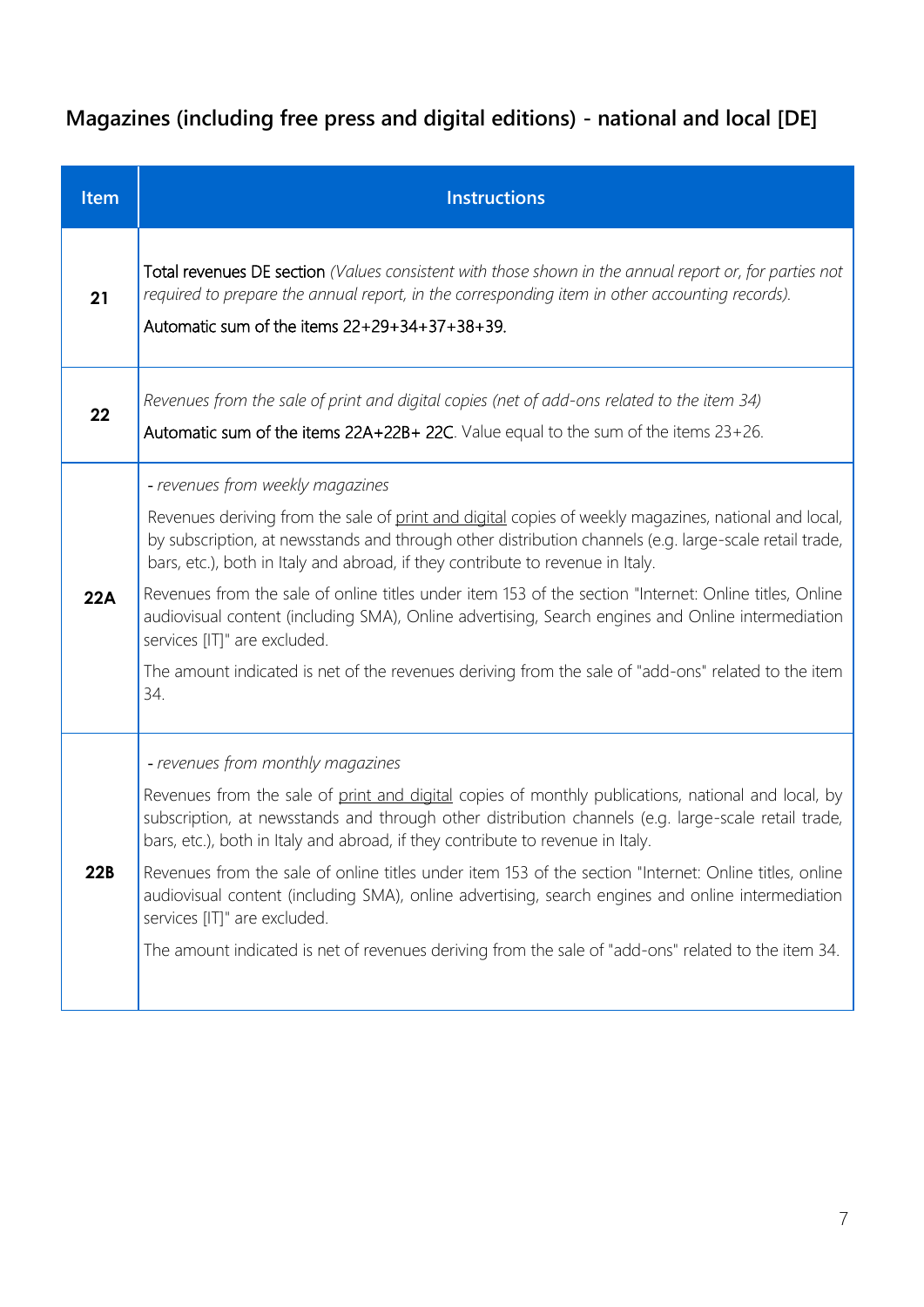| 22C | - revenues from other magazines                                                                                                                                                                                                                                                                                                                                                                  |
|-----|--------------------------------------------------------------------------------------------------------------------------------------------------------------------------------------------------------------------------------------------------------------------------------------------------------------------------------------------------------------------------------------------------|
|     | Revenues from the sale of print and digital copies of publications with a frequency other than weekly<br>and monthly, distributed nationally and locally by subscription, at newsstands and through other<br>distribution channels (e.g. large-scale retail trade, bars, etc.), both in Italy and abroad, if they<br>contribute to revenue in Italy.                                             |
|     | Revenues from the sale of online titles under item 153 of the section "Internet: Online titles, Online<br>audiovisual content (including SMA), Online advertising, Search engines and Online intermediation<br>services [IT]" are excluded.                                                                                                                                                      |
|     | The amount indicated is net of the revenues deriving from the sale of " add-ons" related to the item<br>34.                                                                                                                                                                                                                                                                                      |
|     |                                                                                                                                                                                                                                                                                                                                                                                                  |
|     | Revenues from the sale of print copies (net of add-ons)                                                                                                                                                                                                                                                                                                                                          |
|     | Revenues from the magazine's sale of print copies, national and local, by subscription, at newsstands<br>and through other distribution channels (e.g. large-scale retail trade, bars, etc.), both in Italy and<br>abroad, if they contribute to revenue in Italy.                                                                                                                               |
|     | Automatic sum of the items 24+25.                                                                                                                                                                                                                                                                                                                                                                |
| 23  | In case of titles published in both print and digital editions, and in case of a joint or combined offer<br>of digital and print publishing products, put here only the share relating to the print product; where<br>this is not possible, the criterion to be followed in attributing revenues is prevalence, i.e. revenues<br>are to be attributed to the item relating to the main activity. |
|     | Revenues from the sale of digital editions, under item 26 below, or online titles under item 153 of the<br>section "Internet: Online titles, Online audiovisual content (including SMA), Online advertising, Search<br>engines and Online intermediation services [IT]" are excluded.                                                                                                            |
|     | The amount indicated is net of revenues deriving from the sale of "add-ons" related to the item 34.                                                                                                                                                                                                                                                                                              |
|     |                                                                                                                                                                                                                                                                                                                                                                                                  |
|     | - revenues from copies sold at newsstands and other distribution channels                                                                                                                                                                                                                                                                                                                        |
| 24  | Revenues from the sale of print copies of national and local magazines at newsstands and through<br>other distribution channels (e.g. large-scale distribution, bars, etc.), both in Italy and abroad, if they<br>contribute to revenue in Italy.                                                                                                                                                |
|     | The amount indicated is net of revenues deriving from the sale of "add-ons" related to the item 34.                                                                                                                                                                                                                                                                                              |
|     |                                                                                                                                                                                                                                                                                                                                                                                                  |

1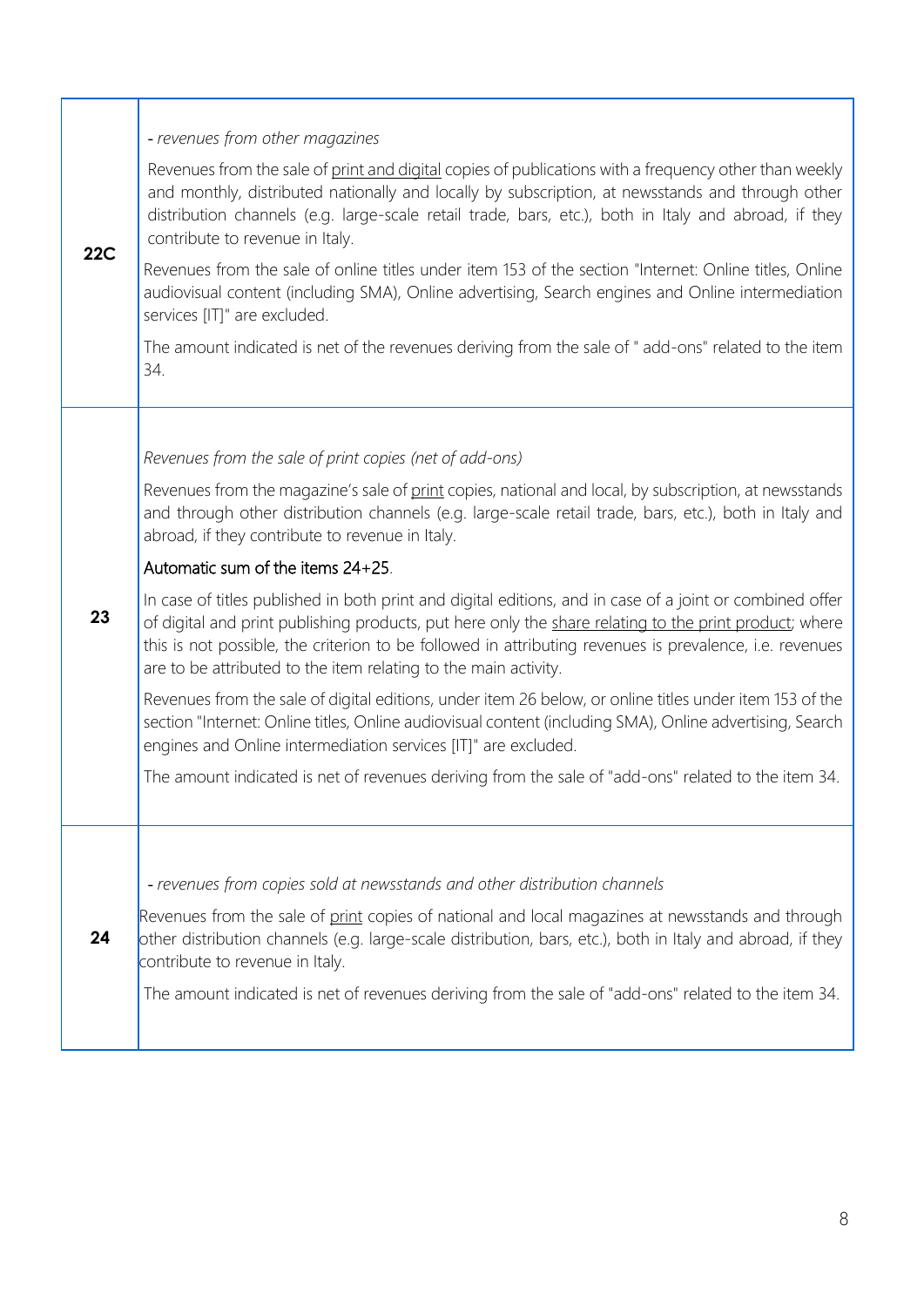|    | - revenues from copies sold by subscription                                                                                                                                                                                                                                                                                                                                                                                                                                                                                                                                   |
|----|-------------------------------------------------------------------------------------------------------------------------------------------------------------------------------------------------------------------------------------------------------------------------------------------------------------------------------------------------------------------------------------------------------------------------------------------------------------------------------------------------------------------------------------------------------------------------------|
| 25 | Revenues from subscription sales of print copies of national and local magazines, both in Italy and<br>abroad, if they contribute to revenue in Italy.                                                                                                                                                                                                                                                                                                                                                                                                                        |
|    | It includes revenues from the online sale of print subscriptions sent by postal mail.                                                                                                                                                                                                                                                                                                                                                                                                                                                                                         |
|    | The amount indicated is net of revenues deriving from the sale of "add-ons" related to the item 34.                                                                                                                                                                                                                                                                                                                                                                                                                                                                           |
|    | Revenues from the sale of digital editions of the print publication (net of add-ons)                                                                                                                                                                                                                                                                                                                                                                                                                                                                                          |
|    | Revenues from the sale, both direct and through distribution platforms, of digital editions (replicas<br>of the print edition), single or by subscription, of magazines in Italy and abroad, if they contribute to<br>the revenue in Italy.                                                                                                                                                                                                                                                                                                                                   |
| 26 | Automatic sum of the items 27+28.                                                                                                                                                                                                                                                                                                                                                                                                                                                                                                                                             |
|    | In case of magazines published in both print and digital editions, and in the case of a joint or<br>combined offer of digital and print publishing products, refer in these items only to the share relating<br>to the digital edition; where this is not possible, the criterion to be followed in attributing revenues is<br>prevalence, ie the revenues are to be attributed to the item relating to the main activity.                                                                                                                                                    |
|    |                                                                                                                                                                                                                                                                                                                                                                                                                                                                                                                                                                               |
|    |                                                                                                                                                                                                                                                                                                                                                                                                                                                                                                                                                                               |
| 27 | - revenues from copies sold individually<br>Revenues from the sale of a single digital edition of magazines sold either directly by the publisher<br>or through distribution platforms, in Italy and abroad if they contribute to revenue in Italy.                                                                                                                                                                                                                                                                                                                           |
|    |                                                                                                                                                                                                                                                                                                                                                                                                                                                                                                                                                                               |
|    | - revenues from copies sold by subscription<br>Revenues from subscription sales of digital editions of magazines, either directly by the publisher or<br>through distribution platforms, in Italy and abroad, if they contribute to revenue in Italy.                                                                                                                                                                                                                                                                                                                         |
| 28 | Subscription sales are defined as a commercial offer that provides for the possibility of purchasing a<br>number of digital editions of a single newspaper of the purchaser's choice over a given period of<br>time. Subscription sales can be on a "time" basis (the purchaser buys the digital editions published<br>in a given period - e.g. weekly, monthly, yearly) or on a "scalar" basis (the purchaser buys a number<br>of credits corresponding to a number of editions that can be used up to the occurrence of the<br>purchased credit, i.e. specific quantities). |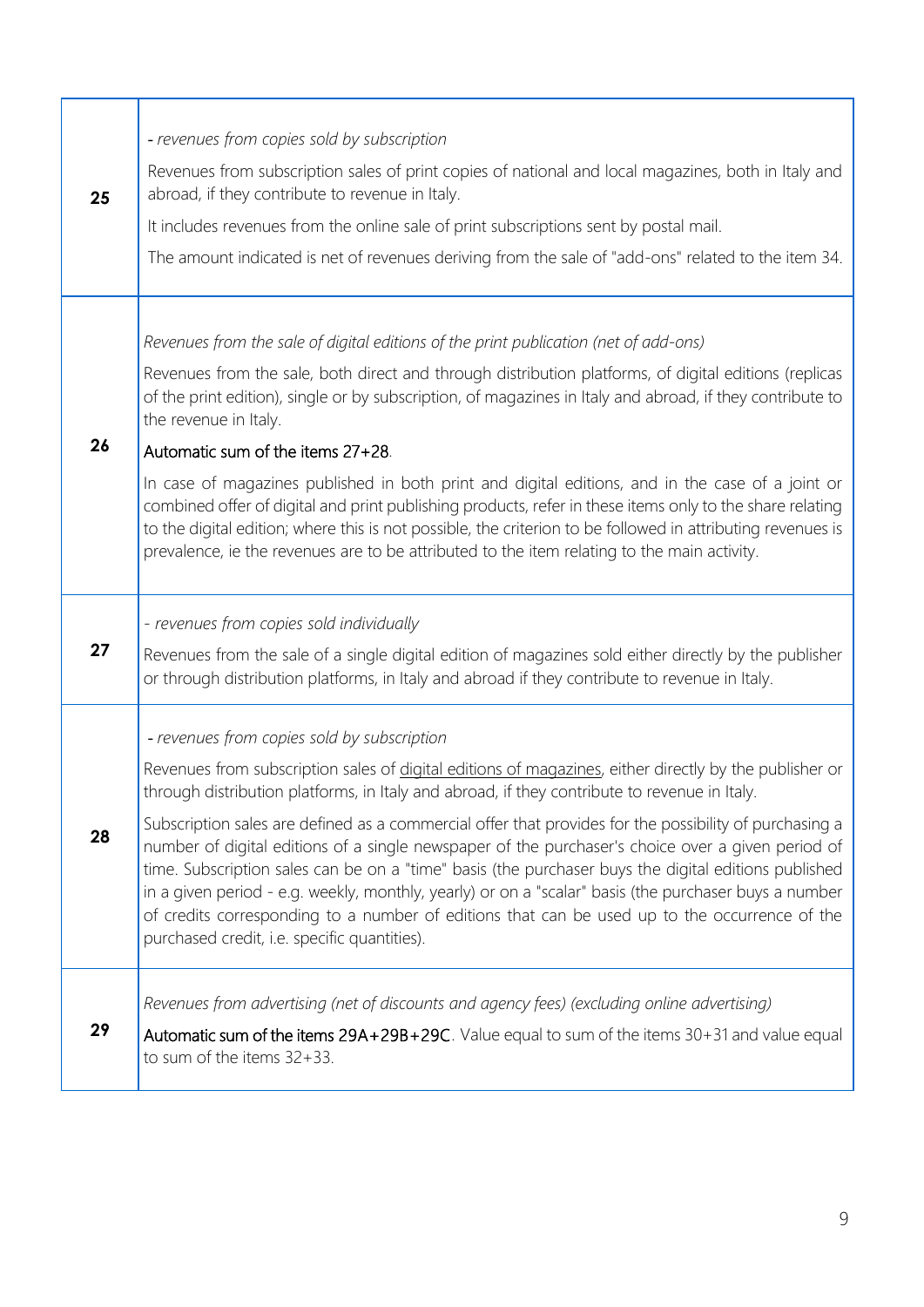| 29A        | - revenues from the sale of advertising spaces in weekly magazines                                                                                                                                                                                                                   |
|------------|--------------------------------------------------------------------------------------------------------------------------------------------------------------------------------------------------------------------------------------------------------------------------------------|
|            | Revenues from the sale through sales houses and direct sales of national and local advertisingin the<br>weekly magazine(s) published in both print and digital editions.                                                                                                             |
|            | Revenues from the sale of advertising spaces to public entities (institutional advertising) are included.                                                                                                                                                                            |
|            | Revenues from the sale of online advertising spaces, as related to the item 163 (and following) of the<br>section "Internet: Newspapers, online audiovisual content (including SMA), online advertising, search<br>engines and online intermediary services [IT]" are excluded.      |
|            | The amounts are net of discounts and agency fees.                                                                                                                                                                                                                                    |
|            |                                                                                                                                                                                                                                                                                      |
|            | - revenues from the sale of advertising spaces in monthly magazines                                                                                                                                                                                                                  |
|            | Revenues from the sale through sales houses and direct sales of national and local advertising in the<br>monthly magazine(s) published in both print and digital editions.                                                                                                           |
| <b>29B</b> | Revenues from the sale of advertising spaces to public entities (institutional advertising) are included.                                                                                                                                                                            |
|            | Revenues from the sale of online advertising spaces, as related to the item 163 (and following) of the<br>section "Internet: Newspapers, online audiovisual content (including SMA), online advertising, search<br>engines and online intermediary services [IT]" are excluded.      |
|            | The amounts are net of discounts and agency fees.                                                                                                                                                                                                                                    |
|            |                                                                                                                                                                                                                                                                                      |
|            |                                                                                                                                                                                                                                                                                      |
|            | - revenues from the sale of advetising spaces in other magazines<br>Revenues from the sale through sales houses and direct sales of national and local advertising in<br>magazine(s) published in both print and digital editions with a frequency other than weekly and<br>monthly. |
| 29C        | Revenues from the sale of advertising spaces to public entities (institutional advertising) are included.                                                                                                                                                                            |
|            | Revenues from the sale of online advertising spaces, as related to the item 163 (and following) of the<br>section "Internet: Newspapers, online audiovisual content (including SMA), online advertising, search<br>engines and online intermediary services [IT]" are excluded.      |
|            | The amounts are net of discounts and agency fees.                                                                                                                                                                                                                                    |
|            | Revenues from advertising sales through sales houses                                                                                                                                                                                                                                 |
|            | Revenues from the sale - through sales houses - of advertising spaces in the magazine(s) published<br>in both print and digital editions.                                                                                                                                            |
| 30         | Revenues from the sale of advertising spaces to public entities (institutional advertising) are included.                                                                                                                                                                            |
|            | Revenues from the sale of online advertising spaces, as related to the item 163 (and following) of the<br>section "Internet: Newspapers, online audiovisual content (including SMA), online advertising, search<br>engines and online intermediary services [IT]" are excluded.      |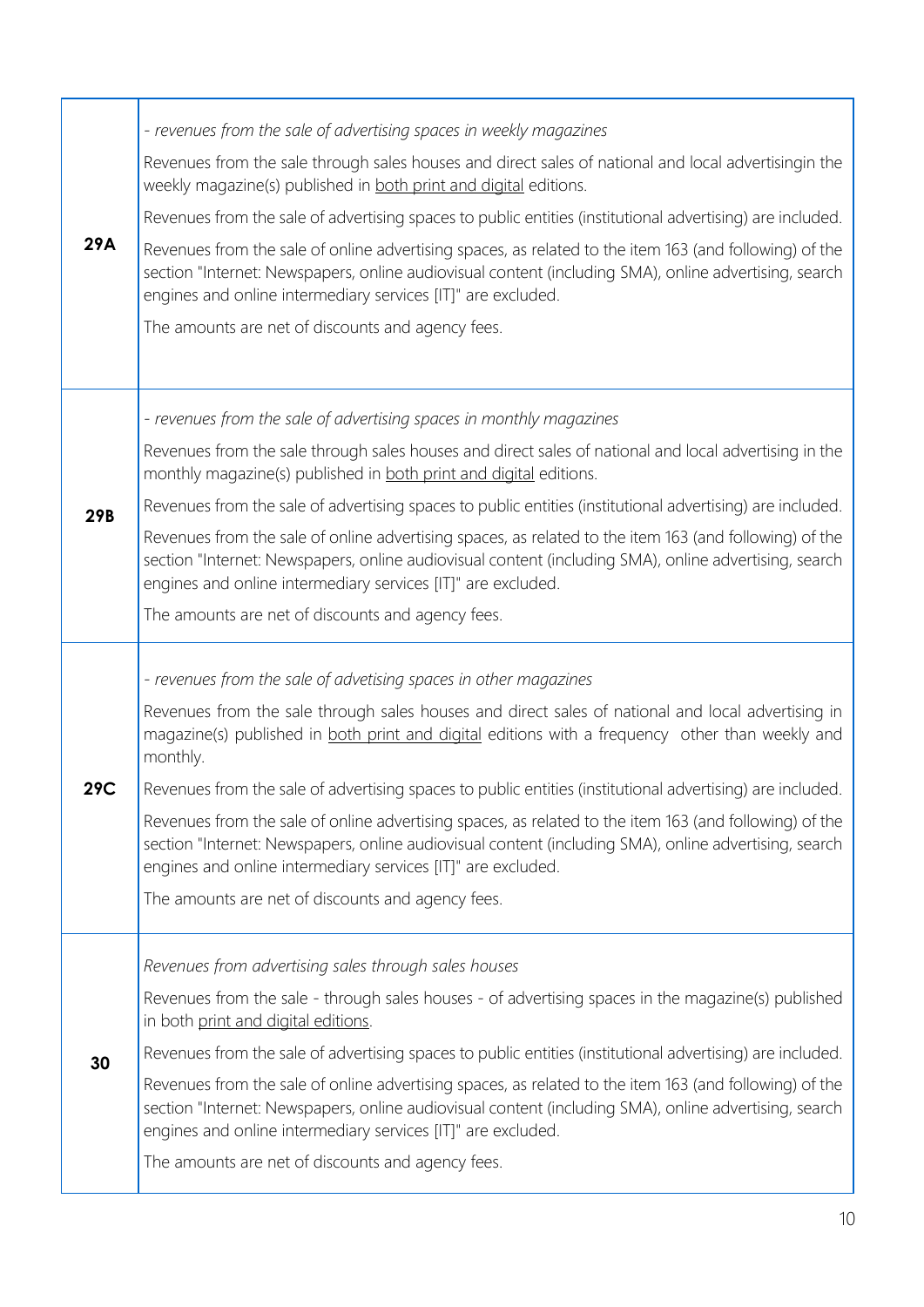| 31 | Revenues from direct sales of advertising                                                                                                                                                                                                                                         |
|----|-----------------------------------------------------------------------------------------------------------------------------------------------------------------------------------------------------------------------------------------------------------------------------------|
|    | Revenues from the sale of advertising spaces in the magazine(s) published both in print and digital<br>editions directly by the company.                                                                                                                                          |
|    | Revenues from the sale of advertising spaces to public entities (institutional advertising) are included.                                                                                                                                                                         |
|    | Revenues from the sale of online advertising spaces, as related to the item 163 (and following) of the<br>section "Internet: Newspapers, online audiovisual content (including SMA), online advertising, search<br>engines and online intermediary services [IT]" are excluded.   |
|    |                                                                                                                                                                                                                                                                                   |
|    | Revenues from national advertising                                                                                                                                                                                                                                                |
|    | Revenues deriving from the sale - through sales houses and directly - of national advertising in the<br>magazine(s) published in both print and digital editions.                                                                                                                 |
| 32 | Revenues deriving from the sale of advertising spaces to public entities (institutional advertising) are<br>included.                                                                                                                                                             |
|    | Revenues from the sale of online advertising spaces, as related to the item 163 (and following) of the<br>section "Internet: Newspapers, online audiovisual content (including SMA), online advertising, search<br>engines and online intermediation services [IT]" are excluded. |
|    | The amounts are net of discounts and agency fees.                                                                                                                                                                                                                                 |
|    | Revenues from local advertising                                                                                                                                                                                                                                                   |
|    | Revenues from the sale - through sales houses and directly - of local advertising in the magazine(s)<br>published in both print and digital editions.                                                                                                                             |
| 33 | Revenues from the sale of advertising spaces to public entities (institutional advertising) are included.                                                                                                                                                                         |
|    | Revenues from the sale of online advertising spaces, as related to the item 163 (and following) of the<br>section "Internet: Newspapers, online audiovisual content (including SMA), online advertising, search<br>engines and online intermediation services [IT]" are excluded. |
|    | The amounts are net of discounts and agency fees.                                                                                                                                                                                                                                 |
| 34 | Revenues from the sale of add-ons                                                                                                                                                                                                                                                 |
|    | Automatic sum of the items 35+36                                                                                                                                                                                                                                                  |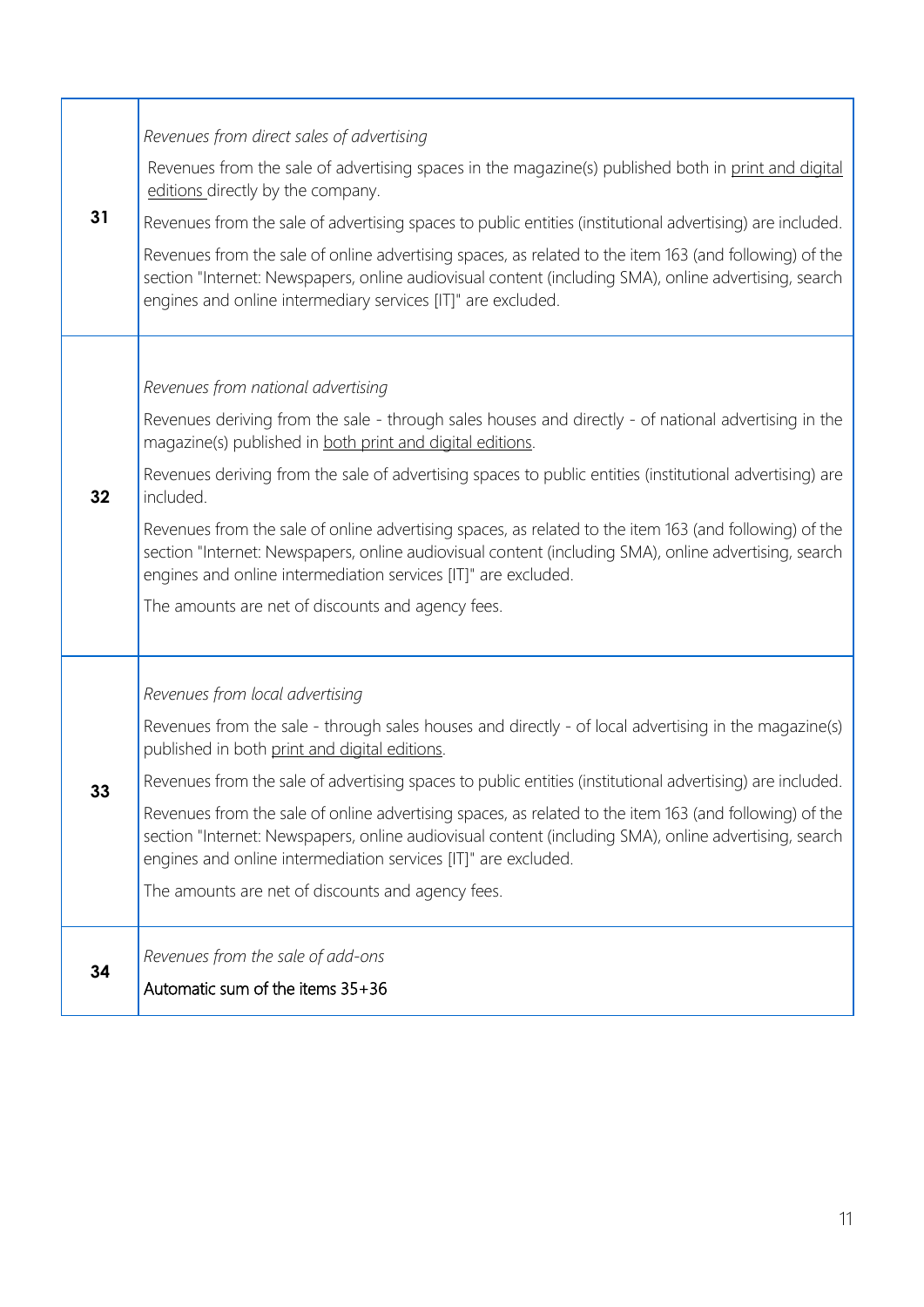|    | - revenues from book and phonographic add-ons                                                                                                                                                                                                    |
|----|--------------------------------------------------------------------------------------------------------------------------------------------------------------------------------------------------------------------------------------------------|
| 35 | Revenues from the sale of editorial products marketed, as an attachment to the copy of the<br>magazine(s), of a book nature (both stand-alone titles and series) and/or of a phonographic nature<br>(audio compact discs, etc.).                 |
|    |                                                                                                                                                                                                                                                  |
| 36 | - revenues from other types (Video, etc.)<br>Revenues from the sale of products marketed as an attachment to the copy of the magazine(s), of a<br>video nature (DVD/Blu Ray, etc.) and/or of a nature other than that indicated in the item 35.  |
|    | Revenues from public funds (public contributions)                                                                                                                                                                                                |
| 37 | Amounts paid by the State or other public bodies for the exercise of publishing activities and<br>accounted for within the revenues relating to the activity itself.                                                                             |
|    | Revenues from agreements with public entities                                                                                                                                                                                                    |
| 38 | Revenues from agreements or contracts signed with public entities for the supply of publishing<br>products and/or services.                                                                                                                      |
|    | Other revenues from magazine publishing activities (specify in the "Notes" box)                                                                                                                                                                  |
| 39 | Revenues from other activities involving the sale of goods and/or the provision of services in the<br>sector of national and local daily newspapers not included under the previous items.                                                       |
|    | Total costs from magazine publishing activities                                                                                                                                                                                                  |
| 40 | Values consistent with those shown in the annual report or, for parties not required to prepare the<br>annual report, in the corresponding item in other accounting records.                                                                     |
|    | If the company operates in more than one business segment, the specific portion for common/joint<br>cost components shall be entered in this item.                                                                                               |
|    | Sales Houses which realize the advertising revenue                                                                                                                                                                                               |
|    | Indicate the name, the Italian or foreign tax code/VAT number, the contact person (references of the<br>person qualified to entertain relations including telephone number and e-mail) of the sales houses<br>which manage and sale advertising. |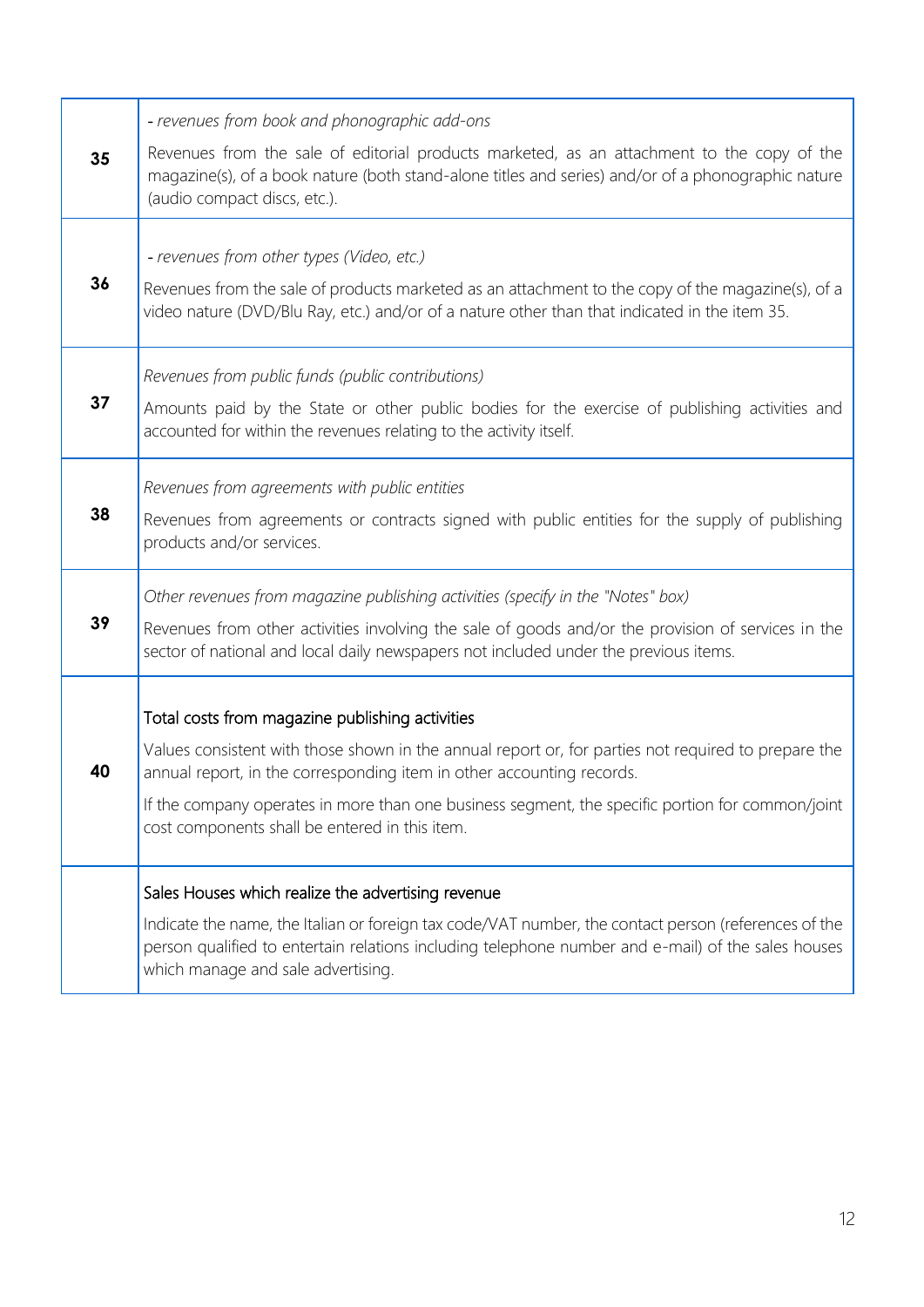#### Information on magazines publishing

For each magazine published that contributes to revenue, indicate in the appropriate table:

- name of the magazine;

- the Province corresponding to the district of the Court where the publication is registered or the place of publication if it turned to the simplification provided for by art. 16 of law no. 62 of 7 March 2001;

- the Court registration number or the ROC registration number pursuant to art. 16 of Law no. 62 of 7 March 2001

- whether the publication is published in a print-only edition or is published in both a print and a digital edition

- geographical distribution (national, multi-regional, regional or local (provincial/municipal));

- business model (whether free or paid);

- frequency of publication (specifying 'weekly', 'monthly' or other);

- numbers of issues published per year, the annual print run copies, the annual print copies circulated (including free gifts), the annual print copies sold, the annual digital copies circulated (including free gifts) and the annual digital copies sold.

"Print run copies per year" means the annual copies printed and useful for circulation (net, therefore, of production waste), in Italy and abroad. The net circulation must be indicated without rounding, with reference to the year under review.

"Print copies circulation per year (including not paid copies)" means the annual print copies distributed, as the number of copies of the printed publishing product distributed in total during the year in Italy and abroad, if they contribute to revenue in Italy, including copies distributed free of charge (free coupons, free subscriptions, free gifts).

"Print copies sold per year" means the number of copies of the printed publishing product sold (not free of charge) in total during the year, in Italy and abroad, if they contribute to revenue in Italy.

"Digital copies circulation per year" means the number of digital editions\* of the printed publishing product distributed in total during the year in Italy and abroad, if they contribute to revenue in Italy, including copies distributed free of charge (free promotions, free gifts).

"Digital copies sold per year" means the number of digital editions\* of the printed publishing product sold in total during the year, in Italy and abroad, if they contribute to revenue in Italy. Indicate only the copies sold against a specific payment, not counting in this field the copies distributed free of charge (even those offered for promotional purposes or in free combination with the print copy sold). In case of a paper-digital bundling, allocate the copies according to the principle of prevalence, only to the print or only to the digital.

\* The digital edition must be considered as sold (with a value at least equal to or greater than 30% of the hard copy) only once even if:

- used several times by the same user

- used even after its release date
- Reproduced several times or redistributed by the same user
- enjoyed on more than one digital device.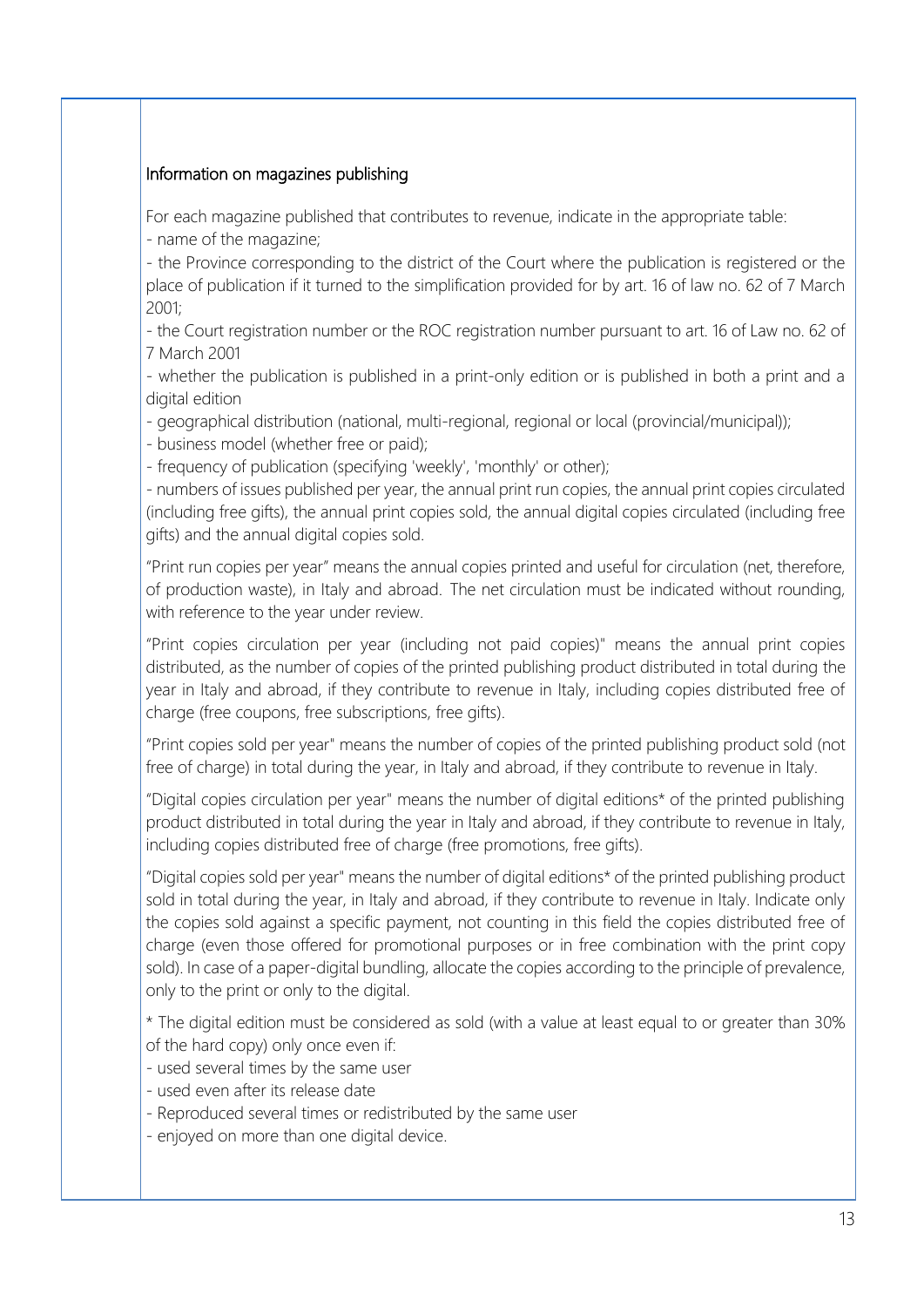### **Yearbook publishing [EE]**

| <b>Item</b> | <b>Instructions</b>                                                                                                                                                                                                                                                                                                                                                                                                                                                                                                                                                                                                                                                                       |
|-------------|-------------------------------------------------------------------------------------------------------------------------------------------------------------------------------------------------------------------------------------------------------------------------------------------------------------------------------------------------------------------------------------------------------------------------------------------------------------------------------------------------------------------------------------------------------------------------------------------------------------------------------------------------------------------------------------------|
| 41          | Total revenues EE section (Values consistent with those shown in the annual report or, for parties not<br>required to prepare the annual report, in the corresponding item in other accounting records).<br>Automatic sum of the items $42+43+44+45+46+47$                                                                                                                                                                                                                                                                                                                                                                                                                                |
| 42          | Revenues from the sale of annual publications in printed copy<br>Revenues from the sale (including by subscription) of publishing products published annually in printed<br>format.<br>Revenues deriving from the sale of offline and online publications (items 43 and 154 below) are<br>excluded.<br>In the case of hybrid publications and in the case of the joint offer of digital and print and offline/online<br>products, if possible, put here only the share relating to the print product; where this is not possible, the<br>criterion to be followed in attributing revenues is prevalence, i.e. revenues are to be attributed to the<br>item relating to the main activity. |
| 43          | Revenues from the sale of annual publishing products and services on offline media<br>Revenues from the sale (including by subscription), on offline media (e.g. CD-Rom), of publishing<br>products and services published on an annual basis, including any intra-annual updates.<br>In the case of hybrid publications and in the case of a joint offer of digital and printed products, if<br>possible, put here only the share relating to the print product; where this is not possible, the criterion to<br>be followed in attributing revenues is prevalence, i.e. revenues are to be attributed to the item relating<br>to the main activity.                                     |
| 44          | Revenues from advertising (net of discounts and agency fees) (excluding online advertising)<br>Revenues deriving from the sale - through sales houses and directly - of advertising spaces in the titles<br>published in both print and on offline media.<br>Revenues from the sale of online advertising spaces, as related to the item 163 (and following) of the<br>section "Internet: Newspapers, online audiovisual content (including SMA), online advertising, search<br>engines and online intermediary services [IT]" are excluded.<br>The amounts are net of discounts and agency fees.                                                                                         |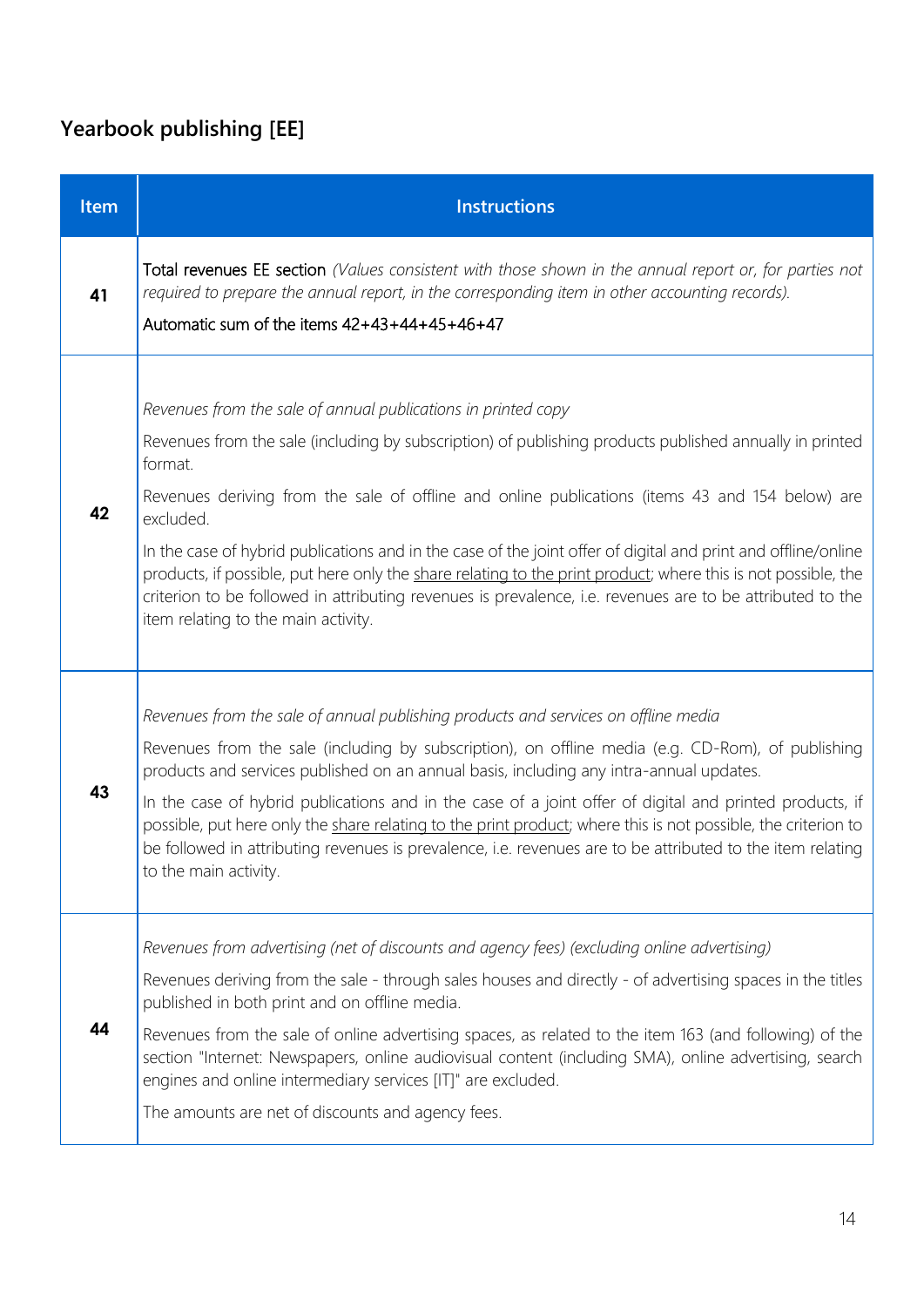| 45 | Revenues from public funds (public contributions)<br>Amounts paid by the State or other public bodies for the exercise of publishing activities and accounted<br>for within the revenues relating to the activity itself.                                                                                                                                                                                                                                                 |
|----|---------------------------------------------------------------------------------------------------------------------------------------------------------------------------------------------------------------------------------------------------------------------------------------------------------------------------------------------------------------------------------------------------------------------------------------------------------------------------|
| 46 | Revenues from agreements with public entities<br>Revenues from agreements or contracts signed with public entities for the supply of publishing products<br>and/or services.                                                                                                                                                                                                                                                                                              |
| 47 | Other revenues from yearbook publishing activities (specify in the "Notes" box)<br>Revenues from other activities involving the sale of goods and/or the provision of services in the sector<br>of national and local yearbook not included under the previous items.                                                                                                                                                                                                     |
| 48 | Total costs from yearbook publishing activities<br>Values consistent with those shown in the annual report or, for parties not required to prepare the<br>annual report, in the corresponding item in other accounting records.<br>If the company operates in more than one business segment, the specific portion for common/joint<br>cost components shall be entered in this item.                                                                                     |
|    | Sales Houses which realize the advertising revenue<br>Indicate the name, the Italian or foreign tax code/VAT number, the contact person (references of the<br>person qualified to entertain relations including telephone number and email) of the sales houses which<br>manage and sale advertising.                                                                                                                                                                     |
|    | Yearbook name that contribute to the achievement of revenue<br>For each published yearbook that contributes to revenue, please indicate the name, the supply mode<br>(i.e. whether the publication is published in a print-only edition or is published in both a print and a<br>edition), the eographical distribution (national,<br>multi-regional,<br>regional or<br>digital<br>local<br>(provincial/municipal)), the business model (whether it is free or paid for). |